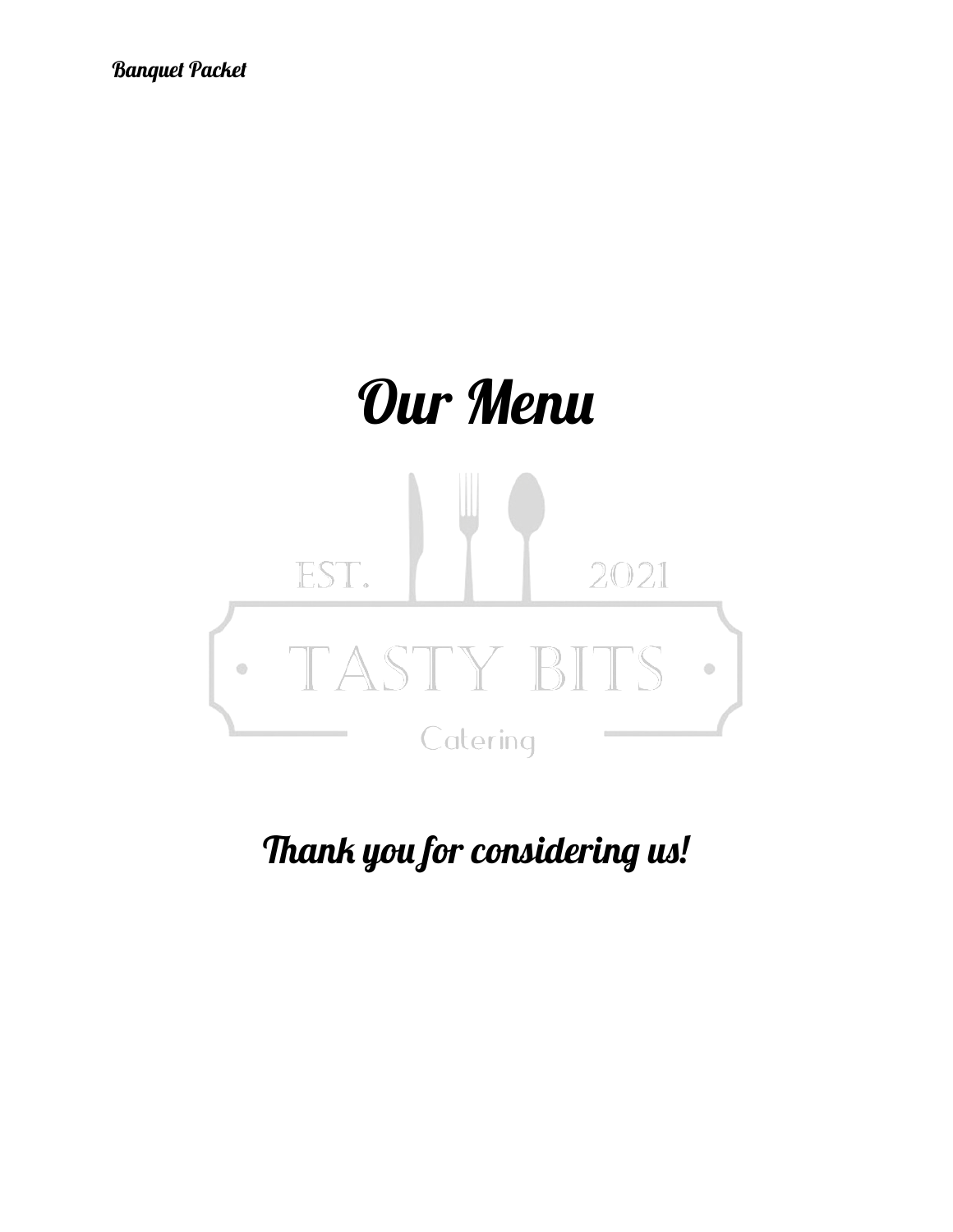### Banquets

Packages starting at \$16 a person Entree-\$16 Entree-\$18 Entree-\$20

(All packages include 3 salads, 2 starches, 2 vegetables, and fresh baked buttered rolls.)



Barbecue Baked Chicken Homestyle Baked Chicken

Chicken Monterey

(chicken breast smothered with roasted bell peppers, onions, house sauce and Monterey cheese) Smothered Chicken

(Chicken Breasts, Sauté Mushrooms, Onions and Green Peppers Smothered with Swiss cheese)

Chicken Fried Chicken (Breaded whole breast meat, fried and served with country gravy) Shredded Smoked Chicken for Sandwiches Chicken Kabobs

 $\circ$ 

(Bell peppers, sweet onions and marinated chicken breast)

Chicken and Dumplings in gravy

### **Beef Entrees**

Pot Roasted Beef and Gravy (\$3 upcharge) Beef Tips with Buttered Noodles (\$3 upcharge) Country Style BBQ Boneless Ribs Meatloaf and Gravy Swiss steak Oven Roasted Beef Tenderloin (\$5.00 upcharge) Meatballs cooked in sauce of choice

(BBQ, Sweet n Sour, Italian, and Swedish)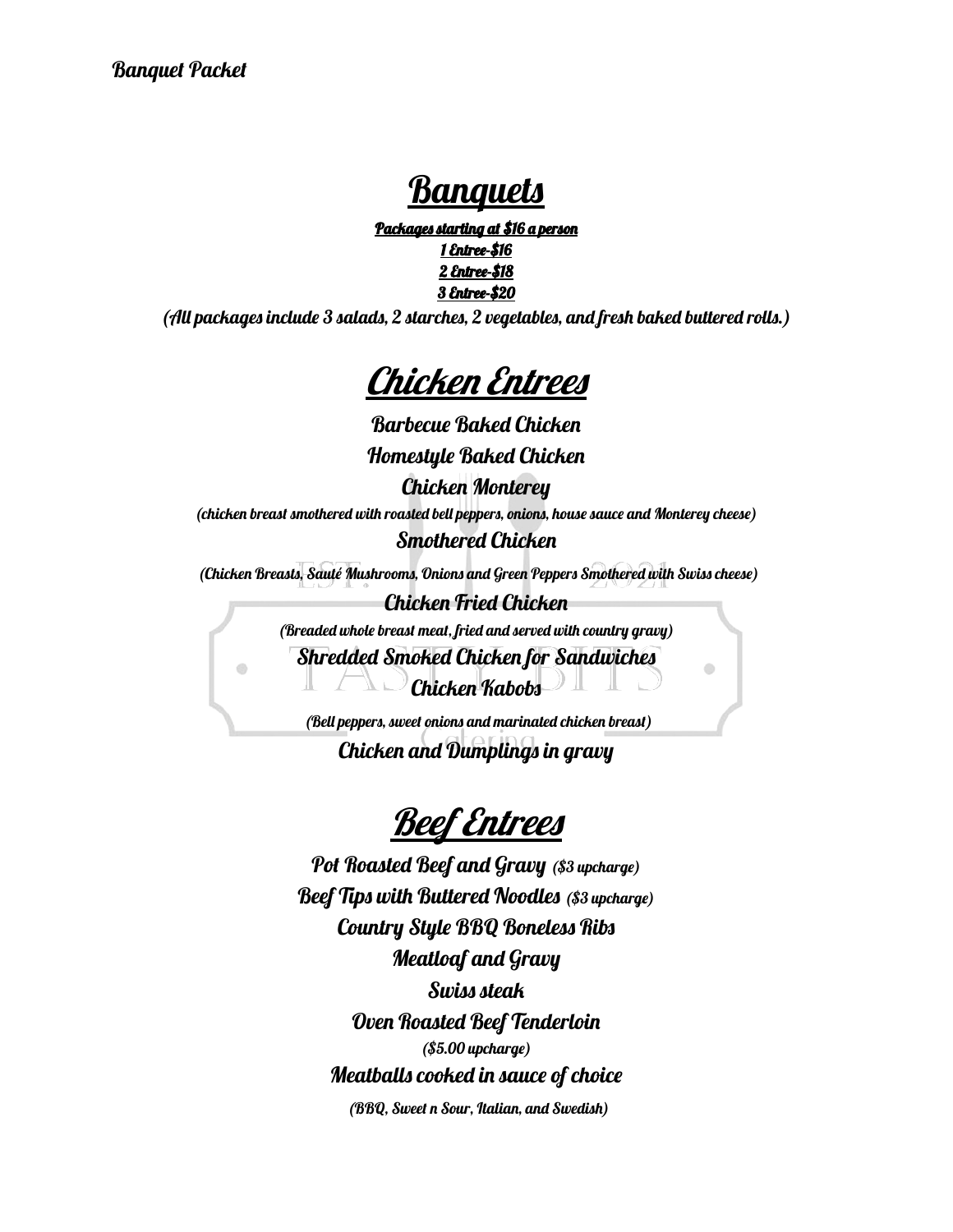Beef Kabob (\$3 upcharge) (Roasted Bell Peppers, Sweet Onions, Marinated Beef) Beef Paprika (\$3 upcharge) (Slow Roasted in tomato sauce, with onions and paprika)

Pork Entrees

Carved Ham Sliced Ham **Roasted Pork Loin** Stuffed Pork Loin Baby Back Ribs BBQ or Spicy Pulled Pork Center Cut Pork Chops with Drunken Apples

More Entrees

Cabbage Rolls (Served in a tomato sauce)

2.021

Stuffed Peppers

(Served in a tomato sauce)

Goulash

### Baked Mostaccioli

Pasta Alfredo (add chicken or shrimp for \$1.50 per person)

#### Stuffed Pasta Shells

(served in Marinara or Alfredo)

#### **Ravioli**

(Beef or Cheese, served in Marinara or Alfredo)

#### Lasagna

(Vegetarian or with meat)

Sliced Whole Roasted Turkey over Stuffing with gravy

Swiss steak

(Cooked and served in a tomato sauce)

#### Salisbury steak

(Cooked and served in a browned beef sauce)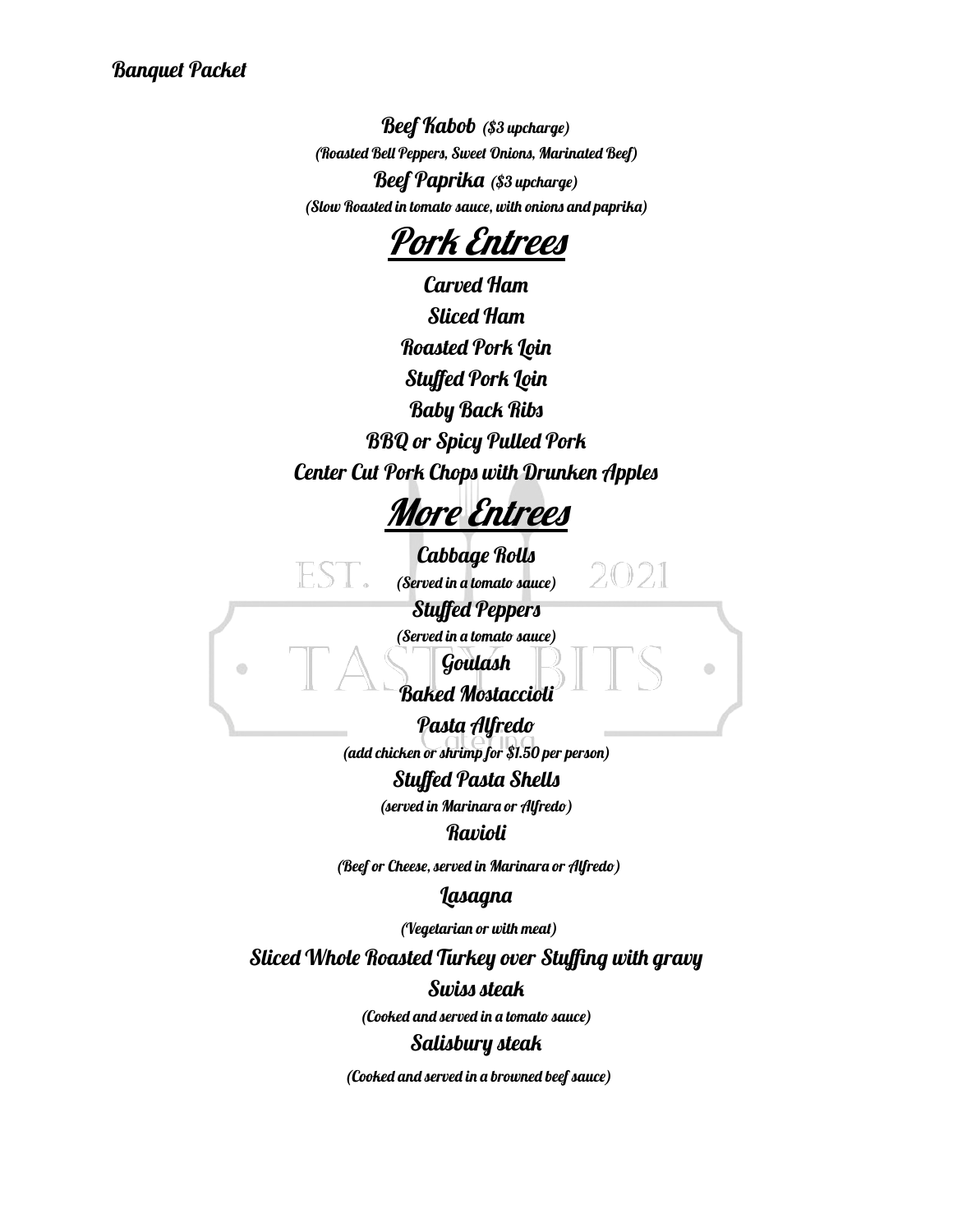*<u>Starches</u>* 

(Choose two) Mashed potatoes Baked potatoes Roasted Redskins Roasted Garlic Fingerlings (+1.00) Au Gratin Potatoes Scalloped Potatoes (add ham +1.00) Macaroni and Cheese 2021 White Rice Rice Pilaf Veggies  $\odot$ Ò (Choice of two) Green beans Green beans country style (with bacon and onions) Buttered Corn **Peas** Peas and Carrots California Blend Cheesy Broccoli California Casserole (California blend in a cheddar cheese sauce baked with a cracker topping) Green Bean Casserole (French cut green beans, mushroom gravy with toasted French fried onions) Creamed Spinach and Mushrooms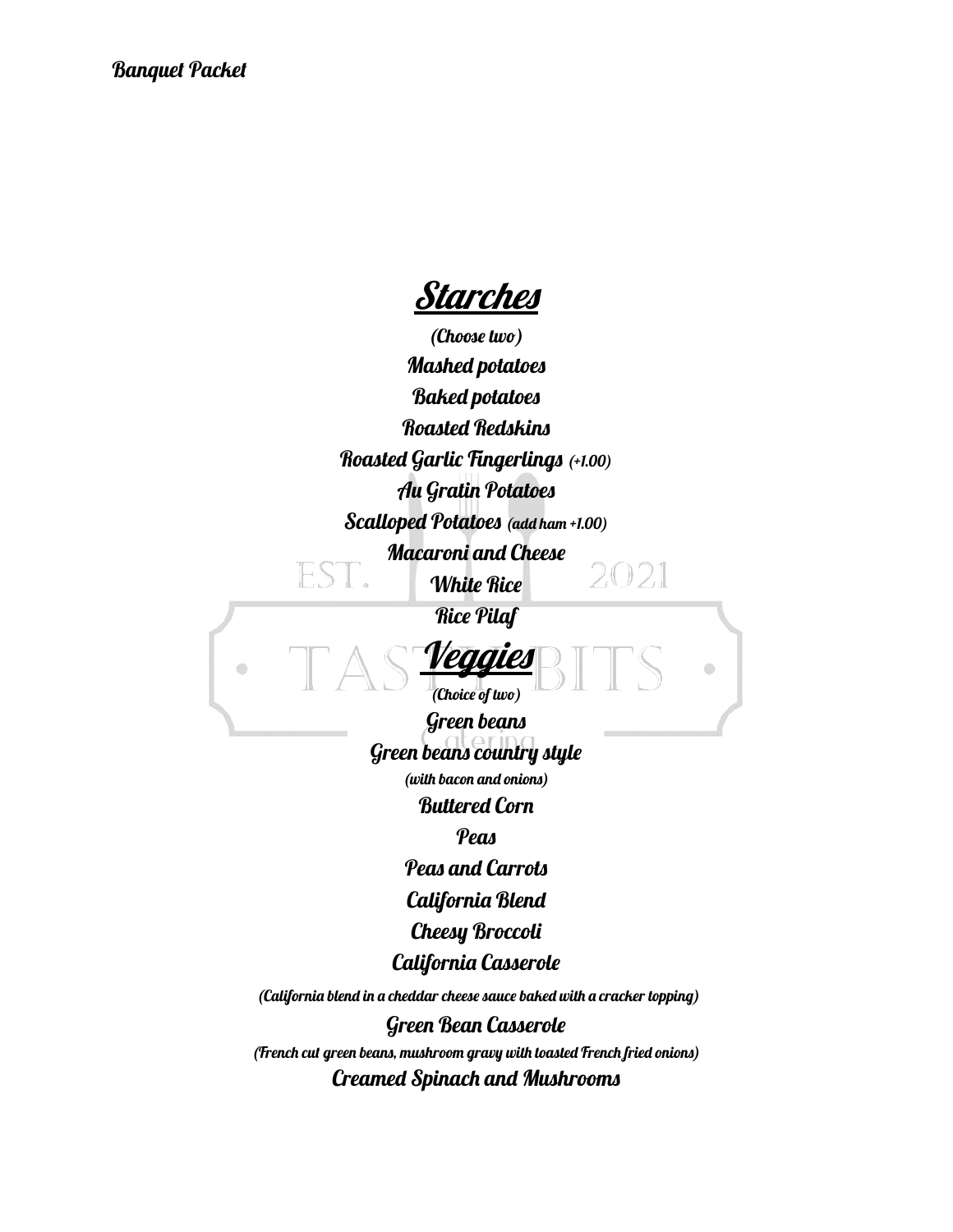

(Up to Three)

**Pasta** 

(Tri-color rotini pasta tossed in Italian dressing, with onions, tomato, black olives, bell pepper, and mozzarella cheese)

Spaghetti

Greek (Orzo rice, chickpeas, black olives, romaine lettuce, feta cheese and our Greek dressing)

**Caesar** 

Tossed

Coleslaw

**Fruit** 

Fruit and whipped cream

Corn Salad

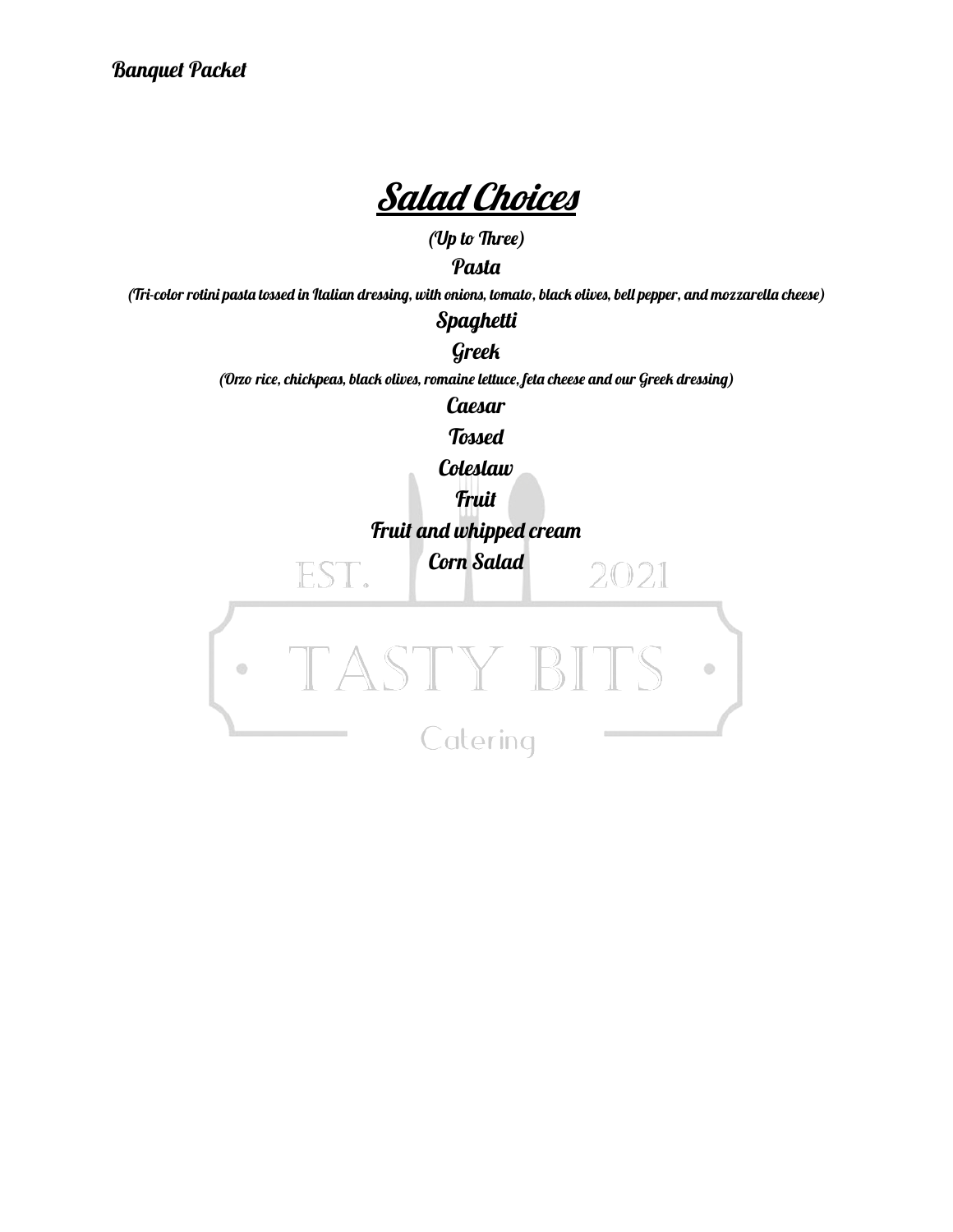Ø)

Appetizers

Each app is \$2.25 per person each or \$5.00 per person for 3 of them. Serving time is for up to an hour before dinner

service. BBQ Smoked Cocktail Weenies Meatballs (BBQ, Swedish, Sweet-sour, Italian and Plain.) Cut Fruit with Sweetened Cream Cheese Dip Ham & Cream Cheese Rolls Pinwheel Sandwiches (Available in Regular or Vegetarian) Pulled Pork Sliders (Served with slider buns and 3 Sauces) Oven Roasted Chicken Wings (BBQ, Plain, Hot, Garlic Parmesan) Deli Meat Tray (Assortment of Meats)

Cheese and Cracker Tray (3 Cheeses served with Artisan Crackers) Veggie Tray with Dip

Premium Apps

(\$3.75 each or <sup>3</sup> for 8)

Chilled Shrimp Cocktail (Served with Dipping Sauce) (\$5 upcharge) BBQ Cajun Salmon Bites

Ò

(Salmon, Blackened Wrapped in Bacon and BBQ) (\$5 upcharge)

Stuffed Mushrooms ( Stuffed with Bacon, Cornbread filling, finished with a Cream Sauce) Spinach Artichoke Dip

(Served with Pita Chips) Buffalo Chicken Dip

(Served with Artisan Crackers)

Queso Blanco

(Served with Tortilla Chips)

Cheese, Deli Meat, fruit and Cracker Tray (\$5 upcharge)

Entree Bars

\$18 a person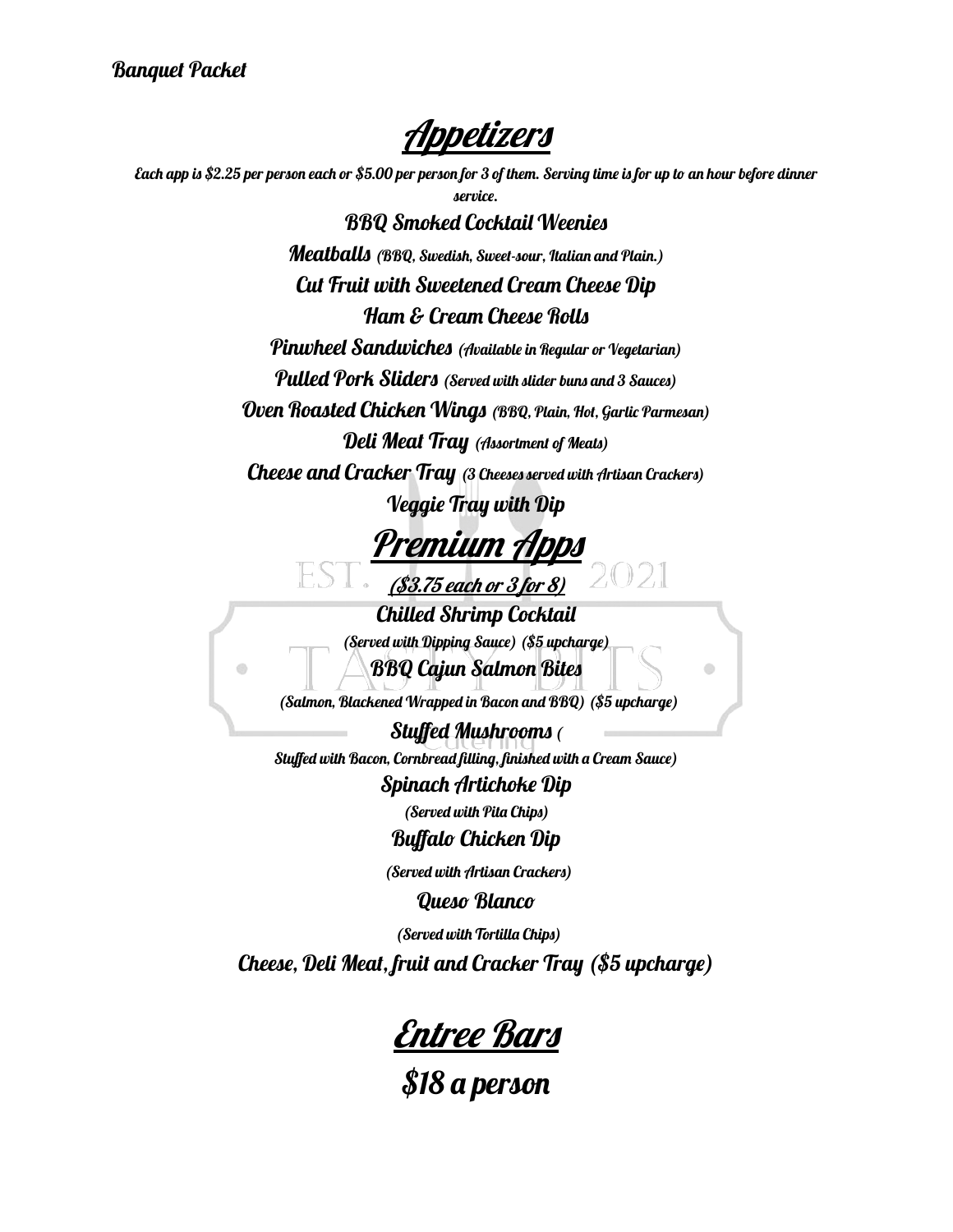Banquet Packet

## **Macaroni and Cheese Bar**

includes 3 Different Macs, White cheddar bacon, Granny's Baked Mac, and Our Cheesiest House Mac Over Cavatappi pasta Boneless Buffalo, Plain, or BBQ Wings (choose 1) Chopped bacon Grilled Buffalo Chicken Sauté mushrooms Steamed broccoli

Smoked Sausage

### Taco and Nacho Bar

(Available with 2 meats for \$18 per person additional meat add 1.50 per person) Choose from chicken, turkey, ground beef, pulled beef, roasted pork, pulled brisket, or

> roasted veggies Refried Beans Ō O) Liquid cheese Mexican Rice Black Beans and Rice Shredded cheese **Lettuce Tomatoes** Olives Pico de Gallo Guacamole Sour crème Jalapeños Tortilla chips Soft flour shells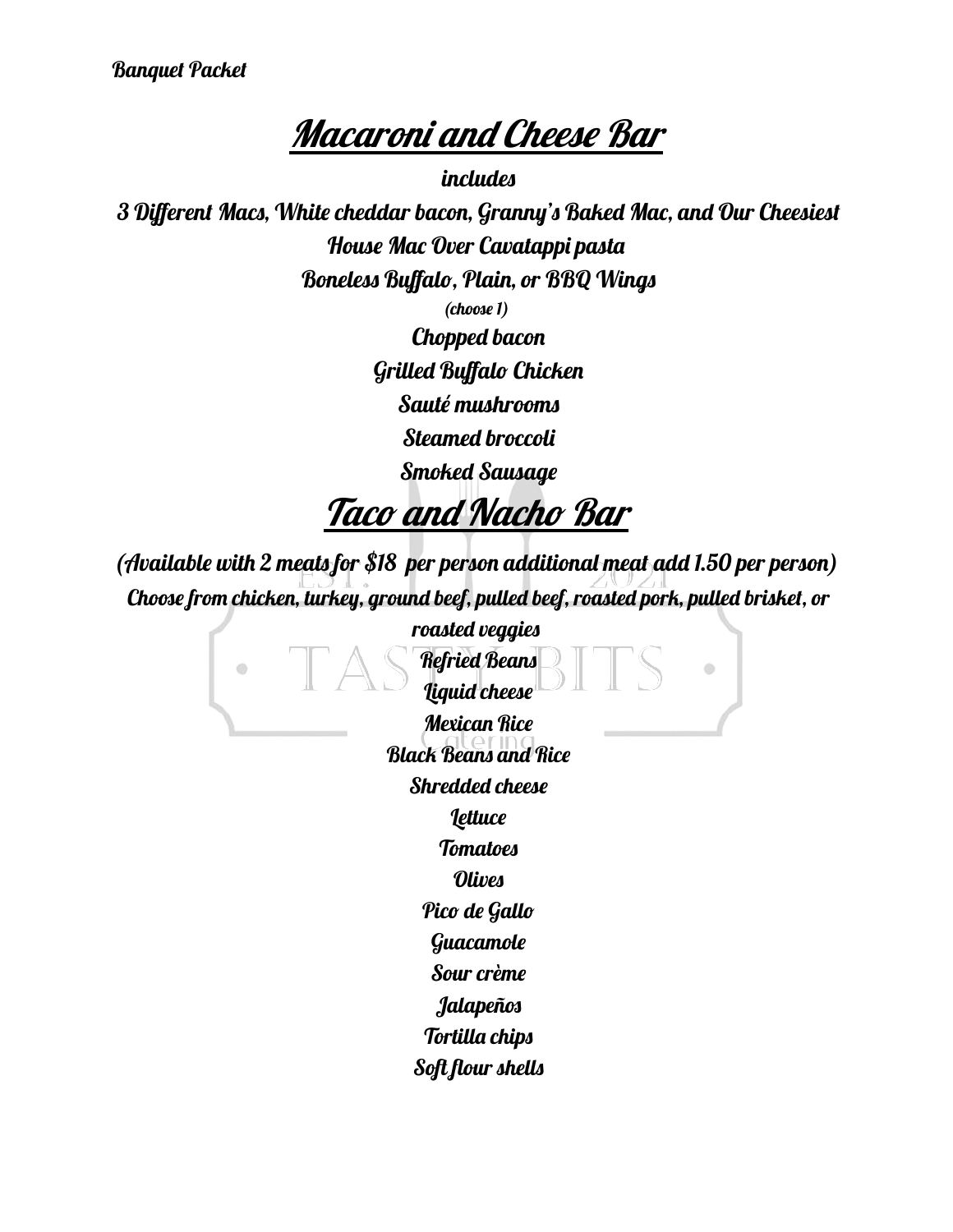Mashed Potato Bar

\$18 <sup>a</sup> person

Boneless Buffalo, Plain, or BBQ Wings Chopped bacon Chopped Smoked ham Cooked ground beef Steamed broccoli and cauliflower Shredded cheddar cheese Sour Crème

Sweet Endings

 $\mathcal{C}\hspace{-0.04cm}\textit{and}$   $\mathcal{V}\hspace{-0.04cm}\textit{Table}$  (colorful assortment of candies themed to match your special day.)

\$5 Per Person

Ice Cream Sundae Bar (Vanilla Ice Cream, 2 sauces, nuts, sprinkles, cherries, and whipped cream) \$10 Per Person

S'mores Bar (2 different kinds of marshmallows, Reese's Peanut Butter Cups, Hershey Bars, Graham Crackers,

flames to

roast the mallows.) \$7 Per Person

d)

Hot Cocoa Bar (Hot Cocoa with sprinkles, marshmallows, different sauces, white and dark chocolate)

\$5 Per Person

Deluxe Dessert Table (Cookies, Brownies, Sheet cakes, Pudding, and Jell-0)

\$10 Per Person

Cheese Cake Bar (Cheese cake, 3 different fruit toppings, chocolate sauce, caramel sauce, chocolate chips, crushed

graham crackers) \$10 Per Person